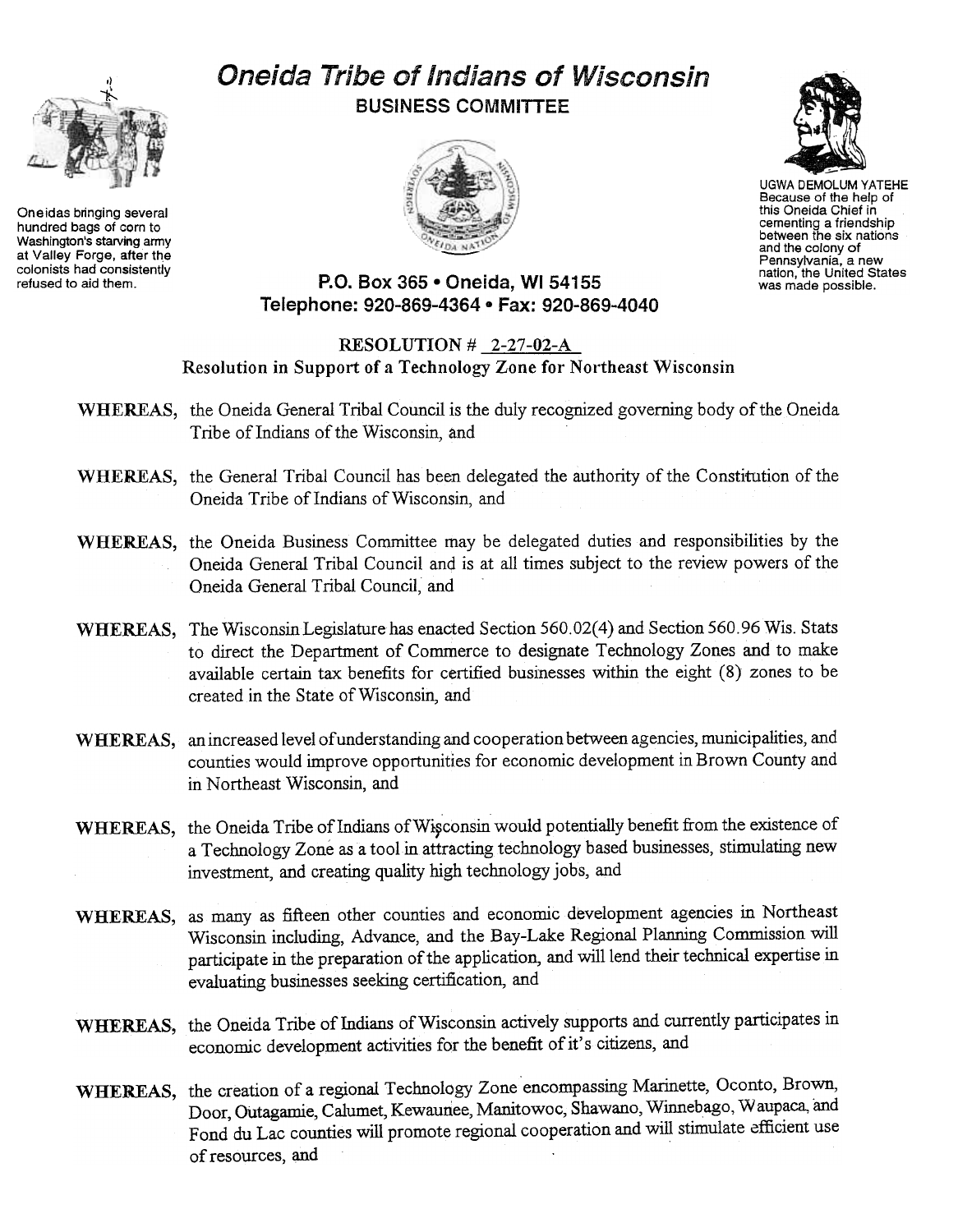Resolution 2-27-02-A Page 2

- WHEREAS, Advance, the economic development program funded by Brown County, will be designated as the agency representing for Brown County in the preparation of the Technology Zone application, and in the subsequent administration of the Technology Zone governing body, should the Wisconsin Department of Commerce approve the application as referenced herein, and
- WHEREAS, resolutions of support from other municipalities in Brown County are being sought in conjunction with the development of a Technology Zone application for Northeast Wisconsin.

NOW THEREFORE, BE IT RESOLVED, that the Oneida Tribe of Indians of Wisconsin hereby supports the development of a regional Technology Zone encompassing those counties listed above and thereby approves this resolution of support, and

NOW THEREFORE BE IT FINALLY RESOLVED, that two originally signed copies of this resolution be forwarded to the Bay-Lake Regional Planning Commission who is providing staff support in the application process.

### **CERTIFICATION**

I, the undersigned, as Secretary of the Oneida Business Committee, hereby certify that the Oneida Business Committee is composed of 9 members of whom 5 members constitute a quorum. 5 members were present at a meeting duly called, noticed and held on the  $27<sup>th</sup>$  day of February, 2002; that the foregoing resolution was duly adopted at such meeting by a vote of  $\,$  4 members for; 0 members against, and  $\theta$  members not voting; and that said resolution has not be rescinded or amended in any way,

Pelier

Julie Barton, Tribal Secretary Oneida Business Committee